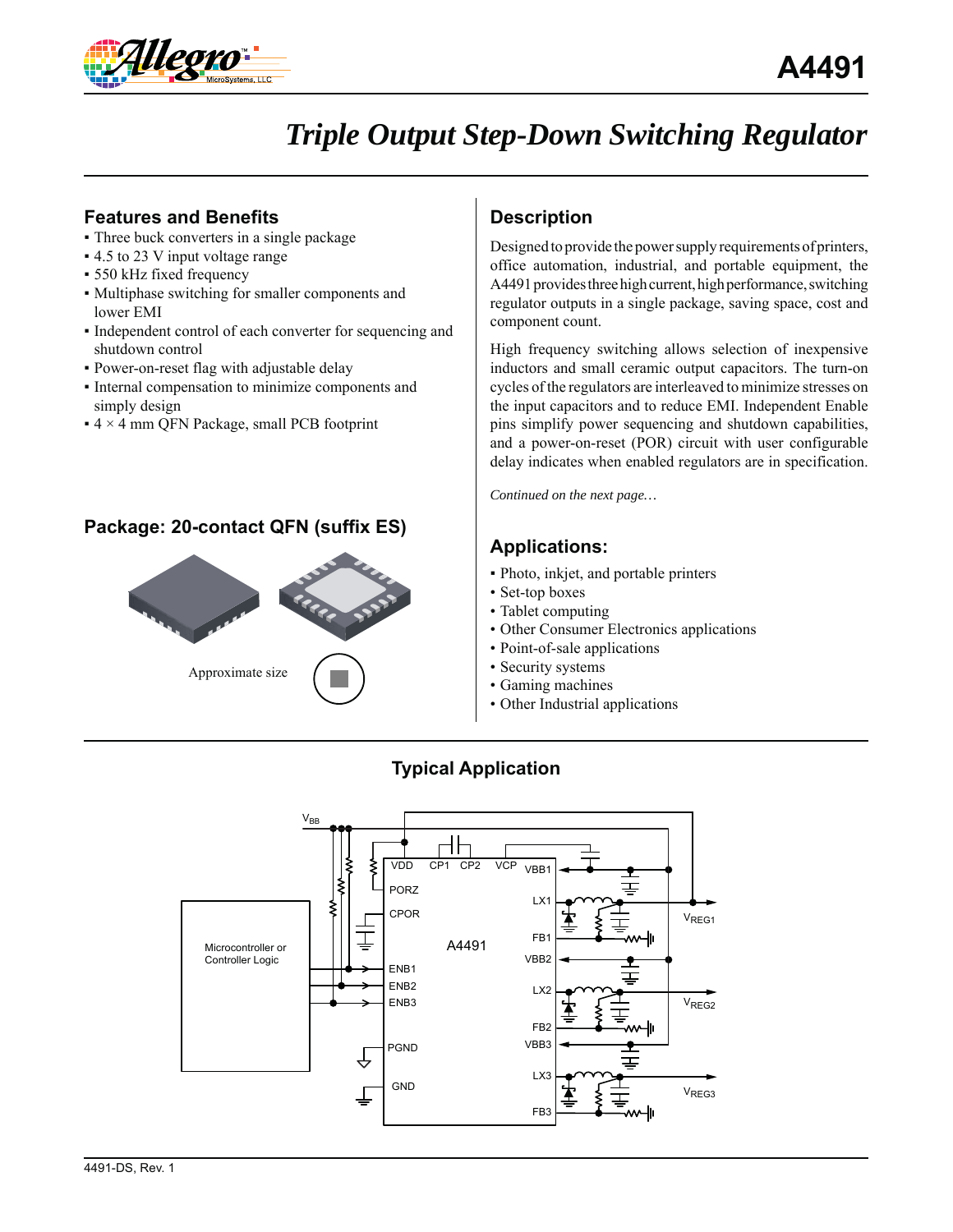## **Description (continued)**

The POR flag also indicates when the input voltage drops below specification, giving the system controller advance warning while the switchers continue to operate down to the shutdown level.

Internal diagnostics provide comprehensive protection against overloads, input undervoltages, and overtemperatures.

Output current capability is  $\approx$  4.5A total for all 3 outputs, depending on the combinations of  $V_{IN}$  and each  $V_{OUT}$  level.

The A4491 is provided in a 20-contact, 4 mm  $\times$  4 mm, 0.75 mm nominal overall height QFN, with exposed pad for enhanced thermal dissipation. It is lead (Pb) free, with 100% matte tin leadframe plating.

## **Selection Guide**

| <b>Part Number</b> | <b>Packing</b>             | <b>Operating Temperature Range</b><br>(°C) |  |  |
|--------------------|----------------------------|--------------------------------------------|--|--|
| A4491EESTR-T       | 1500 pieces per 7-in. reel | $-40$ to 85                                |  |  |

## **Absolute Maximum Ratings (**reference to GND)

| <b>Characteristic</b>                | Symbol                        | <b>Notes</b>                               | Rating        | <b>Units</b> |
|--------------------------------------|-------------------------------|--------------------------------------------|---------------|--------------|
| Load Supply Voltage                  | $\rm V_{BB}$                  |                                            | 24            |              |
| LX1, LX2, and LX3 Pins               | $V_{LXn}$                     |                                            | $-1$ to 24    |              |
| PORZ and VDD Pins                    | $V_{IN}$                      |                                            | $-0.3$ to $7$ |              |
| <b>ENBx Pin Input Current</b>        | <sup>I</sup> ENB <sub>x</sub> | Driven by a current-limited voltage source |               | mA           |
| <b>Operating Ambient Temperature</b> | $\mathsf{I}_{\mathsf{A}}$     | Range E                                    | $-40$ to 85   | °C           |
| Maximum Junction Temperature         | $T_{\parallel}$ (max)         |                                            | 150           | °C           |
| Storage Temperature                  | $I_{\text{stg}}$              |                                            | $-55$ to 150  | °C           |

## **Recommended Operating Conditions**

| <b>Characteristic</b>                | Symbol         | <b>Conditions</b>                                                                                                               | Min.   | Typ. | Max. | Units |
|--------------------------------------|----------------|---------------------------------------------------------------------------------------------------------------------------------|--------|------|------|-------|
| Load Supply Voltage                  | $V_{BB}$       | To operate at $V_{BB}$ < 6 V, connect $V_{DD}$<br>supply to the V <sub>BB</sub> supply. See Powering<br>Configurations section. | 4.5    |      | 23   |       |
| LX1, LX2, and LX3 Pins               | $V_{LXn}$      |                                                                                                                                 | $-0.7$ |      | 23   |       |
| <b>Operating Ambient Temperature</b> | <sup>1</sup> A |                                                                                                                                 | $-40$  |      | 85   | °C    |
| Junction Temperature                 |                |                                                                                                                                 | $-40$  |      | 125  | °C    |

**Thermal Characteristics** may require derating at maximum conditions, see application information

| <b>Characteristic</b>      | ™boı            | <b>Fest Conditions*</b>                | <b>Value</b> | Units |
|----------------------------|-----------------|----------------------------------------|--------------|-------|
| Package Thermal Resistance | $R_{\theta JA}$ | On 4-layer PCB based on JEDEC standard | $\sim$       | °C/W  |

\*Additional thermal information available on the Allegro website.

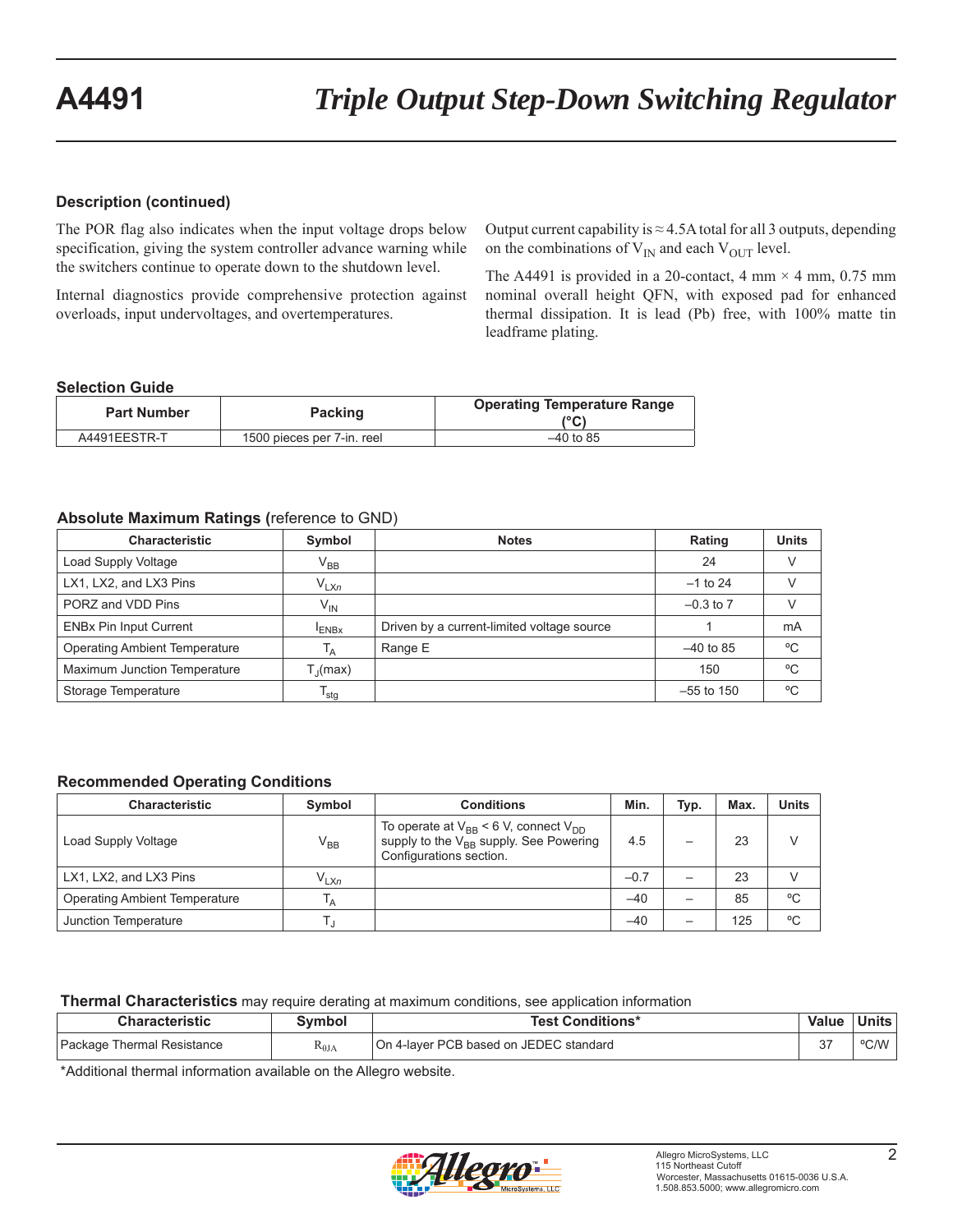# **Functional Block Diagram**



Note: All capacitors ceramic X5R.

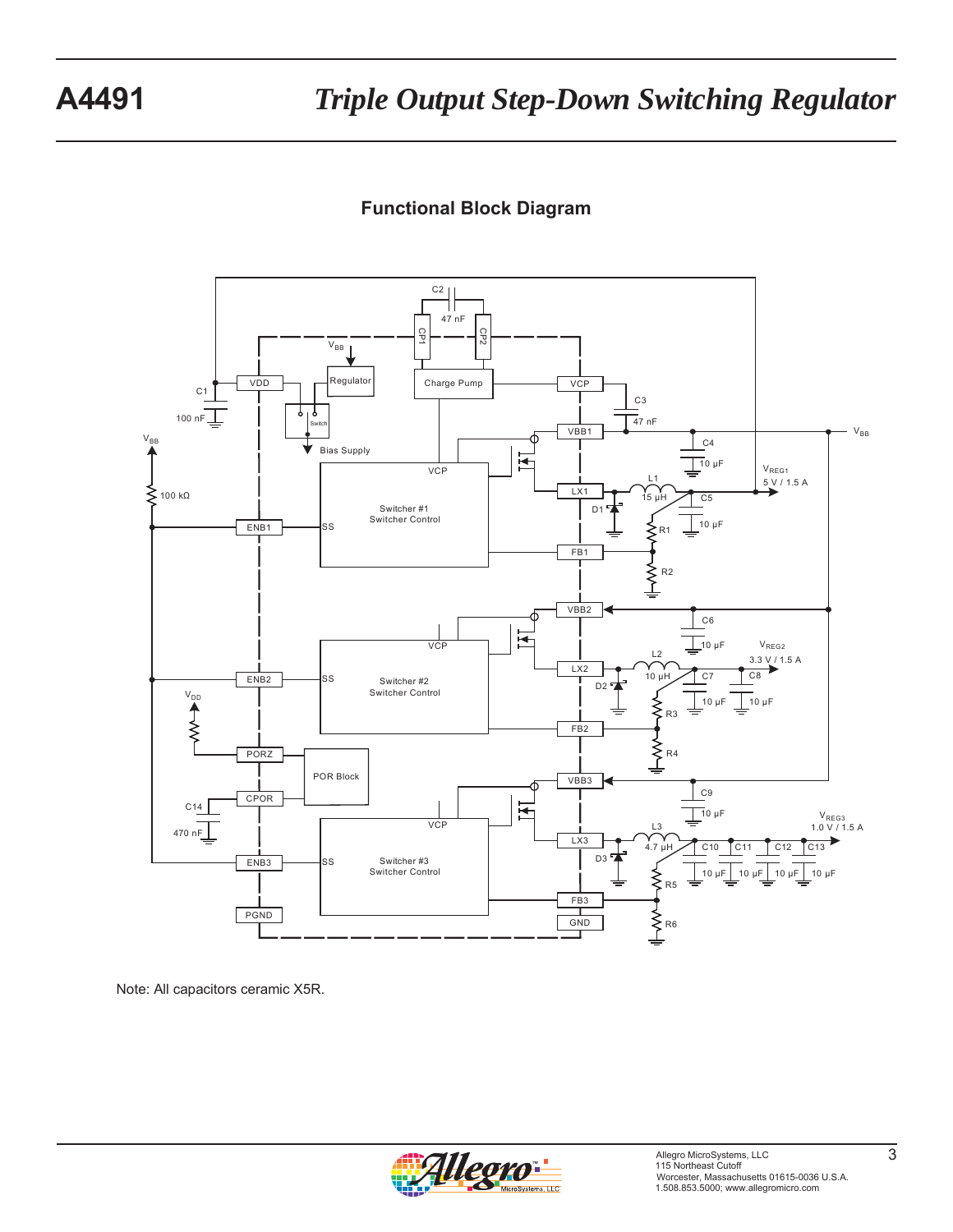# **Pin-out Diagram**



#### **Terminal List**

| <b>Number</b>  | <b>Name</b>       | <b>Function</b>                              |
|----------------|-------------------|----------------------------------------------|
| 1              | FB <sub>1</sub>   | Feedback REG1                                |
| $\overline{2}$ | <b>VDD</b>        | Bias supply                                  |
| 3              | GND <sup>1</sup>  | Ground                                       |
| 4              | FB <sub>2</sub>   | Feedback REG2                                |
| 5              | ENB <sub>2</sub>  | Enable REG2, logic input, active high        |
| 6              | 1 X2              | Switch node REG2                             |
| $\overline{7}$ | VBB2 <sup>2</sup> | Input supply for REG2                        |
| 8              | <b>CPOR</b>       | POR delay adjustment                         |
| 9              | <b>PORZ</b>       | Power on reset output, active low            |
| 10             | <b>VCP</b>        | Charge pump reservoir                        |
| 11             | CP <sub>2</sub>   | Charge pump capacitor terminal               |
| 12             | CP <sub>1</sub>   | Charge pump capacitor terminal               |
| 13             | PGND <sup>1</sup> | Ground for charge pump circuitry             |
| 14             | FB <sub>3</sub>   | Feedback REG3                                |
| 15             | ENB <sub>3</sub>  | Enable REG3, logic input, active high        |
| 16             | LX <sub>3</sub>   | Switch node REG3                             |
| 17             | VBB3 <sup>2</sup> | Input supply for REG3                        |
| 18             | VBB1 <sup>2</sup> | Input supply for REG1                        |
| 19             | LX1               | Switch node REG1                             |
| 20             | ENB <sub>1</sub>  | Enable REG1, logic input, active high        |
|                | PAD <sub>3</sub>  | Exposed pad for enhanced thermal dissipation |

1GND and PGND should be connected externally.

2The three VBBx pins should be connected together externally.

3Thermal pad should be connected to the ground (0 V) plane using thermal vias.

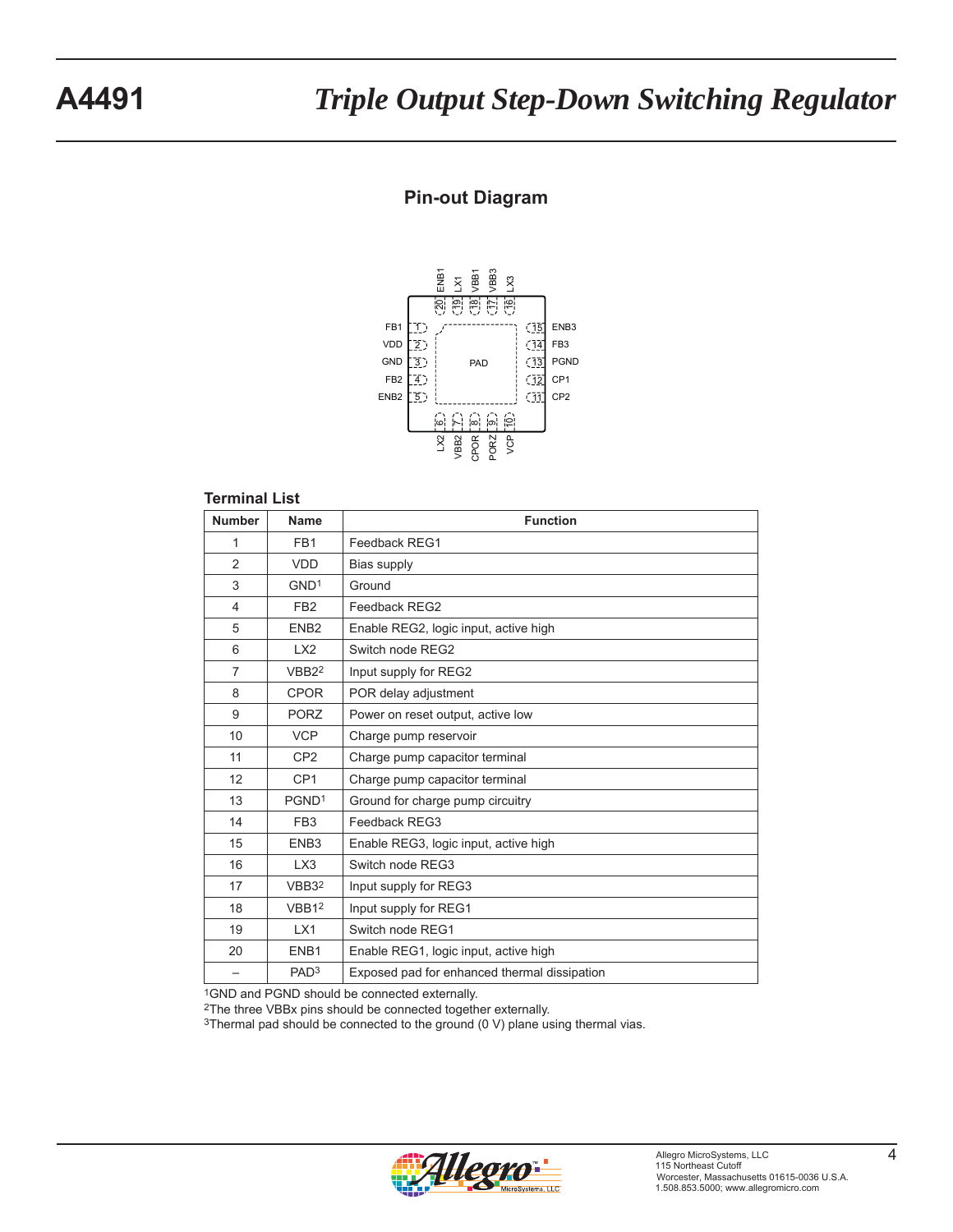# **A4491** *Triple Output Step-Down Switching Regulator*

#### **ELECTRICAL CHARACTERISTICS<sup>\*</sup> at T<sub>A</sub> = 25°C, V<sub>BB</sub> = 12 V, V<sub>DD</sub> supplied externally, unless noted otherwise**

| <b>Characteristics</b>                                         | Symbol                       | <br><b>Test Conditions</b>                                                                      | Min.                     | Typ.                     | Max.                     | Units       |
|----------------------------------------------------------------|------------------------------|-------------------------------------------------------------------------------------------------|--------------------------|--------------------------|--------------------------|-------------|
| General                                                        |                              |                                                                                                 |                          |                          |                          |             |
| VBB Quiescent Current                                          | <b>BBON</b>                  | ENBx = high, $I_{LOAD} = 0$ mA, $V_{BB} = 12$ V,<br>current drawn by feedback resistors ignored |                          | $\mathbf{1}$             | 2                        | mA          |
|                                                                | <b>I</b> BBOFF               | $ENBx = 0 V$                                                                                    |                          | $\mathbf{1}$             | $\overline{\phantom{0}}$ | μA          |
| <b>VDD Supply Range</b>                                        | $V_{DD}$                     |                                                                                                 | 3.3                      |                          | 5.5                      | V           |
| <b>VDD Quiescent Current</b>                                   |                              | $ENBx = high$                                                                                   |                          |                          | 6                        | mA          |
|                                                                | $I_{DD}$                     | $ENBx = 0 V$                                                                                    |                          | $\mathbf{1}$             |                          | μA          |
| REG1, REG2, and REG3                                           |                              |                                                                                                 |                          |                          |                          |             |
| Feedback Input Bias Current                                    | $I_{BIAS}$                   |                                                                                                 | $-400$                   | $-100$                   | 100                      | nA          |
| Feedback Voltage                                               | $V_{FB}$                     | With respect to 0.8 V target voltage; $V_{BB} = 6$ to 23 V                                      |                          | ±1                       |                          | $\%$        |
| <b>Fixed Frequency</b>                                         | $f_{SW}$                     |                                                                                                 | 470                      | 550                      | 630                      | kHz         |
| Maximum Duty Cycle                                             | $\mathsf{DC}_{\mathsf{max}}$ |                                                                                                 | 90                       | $\overline{\phantom{0}}$ | $\overline{\phantom{0}}$ | $\%$        |
| Minimum Duty Cycle                                             | $DC_{min}$                   |                                                                                                 |                          | 5                        |                          | $\%$        |
|                                                                |                              | $T_J$ = 25°C, $I_{LOAD}$ = 1.5 A, $V_{BB}$ = 6.0 V                                              | $\qquad \qquad -$        | 450                      | $\overline{\phantom{0}}$ | $m\Omega$   |
|                                                                |                              | $T_J$ = 125°C, $I_{LOAD}$ = 1.5 A, $V_{BB}$ = 6.0 V                                             | $\qquad \qquad -$        | 700                      | $\overline{\phantom{0}}$ | $m\Omega$   |
| <b>Buck Switch On-Resistance</b>                               | $R_{DS(on)}$                 | $T_J$ = 25°C, $I_{LOAD}$ = 1.5 A, $V_{BB}$ = 4.5 V                                              |                          | 560                      | $\overline{\phantom{0}}$ | $m\Omega$   |
|                                                                |                              | $T_J$ = 125°C, $I_{LOAD}$ = 1.5 A, $V_{BB}$ = 4.5 V                                             |                          | 870                      |                          | $m\Omega$   |
| <b>Current Limit Threshold</b>                                 | $I_{LIM}$                    | Peak current through switch with $D = 0.9$                                                      | 2.0                      |                          |                          | Α           |
| <b>Soft Start Duration</b>                                     | $t_{ss}$                     |                                                                                                 | 0.625                    | 1.25                     | 1.875                    | ms          |
| <b>Logic Inputs and Outputs</b>                                |                              |                                                                                                 |                          |                          |                          |             |
|                                                                | $V_{IL}$                     |                                                                                                 | $\overline{\phantom{m}}$ | $\qquad \qquad -$        | 0.8                      | V           |
| <b>ENBx Input Voltage</b>                                      | $V_{\text{IH}}$              |                                                                                                 | 2.0                      | $\overline{\phantom{0}}$ | $\overline{\phantom{0}}$ | V           |
| <b>ENBx Input Hysteresis</b>                                   | $V_{I(hys)}$                 |                                                                                                 | 300                      | 500                      |                          | mV          |
| <b>ENBx Input Current</b>                                      | $I_{\rm IL}$                 | $V_{\text{IH}}$ $\leq$ 5 V                                                                      | $-1$                     | $\qquad \qquad -$        | 1                        | μA          |
| PORZ Output (Open Drain)                                       | $V_{\text{PORZL}}$           | $I_{\text{PORZL}}$ = 1 mA, fault asserted                                                       | $\overline{\phantom{m}}$ | $\qquad \qquad -$        | 0.4                      | V           |
| PORZ Output Leakage Current                                    | PORZH                        | $V_{PORZ}$ = 5 V, fault not asserted                                                            | $-1$                     | $\overline{\phantom{0}}$ | 1                        | μA          |
| Power-On Reset Duration                                        | $t_{\text{POR}}$             | $C_{POR}$ = 470 nF                                                                              | 75                       | 115                      | 155                      | ms          |
| <b>Protection</b>                                              |                              |                                                                                                 |                          |                          |                          |             |
| VREGx Undervoltage Lockout Startup                             | $V_{\text{REGUV(su)}}$       | FB1, FB2, and FB3 rising                                                                        | $\qquad \qquad -$        | 85                       | $\overline{\phantom{0}}$ | $\%V_{FB}$  |
| VREGx Undervoltage Lockout Shutdown                            | $V_{\text{REGUV(sd)}}$       | FB1, FB2, and FB3 falling                                                                       |                          | 80                       |                          | $\%V_{FB}$  |
| <b>VREGx Undervoltage Lockout</b><br><b>Startup Hysteresis</b> | V <sub>REGUV(suhys)</sub>    |                                                                                                 |                          | 5                        |                          | $\%$        |
|                                                                | $V_{BBUV(su)}$               | No external VDD supply, V <sub>BB</sub> rising                                                  | 3.7                      | 4.3                      | 4.7                      | V           |
| VBB Undervoltage Lockout Startup                               | $V_{BBCPUV(su)}$             | External VDD supply, V <sub>BB</sub> rising                                                     | 3.8                      | 4.2                      | 4.6                      | $\vee$      |
| VBB Undervoltage Lockout Shutdown                              | $V_{BBUV(sd)}$               | No external VDD supply, V <sub>BB</sub> falling                                                 | 3.6                      | 4.1                      | 4.7                      | V           |
|                                                                | $V_{BBCPUV(sd)}$             | External VDD supply, V <sub>BB</sub> falling                                                    | 3.0                      | 3.5                      | 4.3                      | V           |
| <b>VBB Undervoltage Lockout</b>                                | V <sub>BBUV(sdhys)</sub>     | No external VDD supply                                                                          | $\qquad \qquad -$        | 500                      | $\qquad \qquad -$        | mV          |
| Shutdown Hysteresis                                            | VBBCPUV(sdhys)               | External VDD supply                                                                             | $\overline{\phantom{0}}$ | 600                      | $\qquad \qquad -$        | mV          |
| VBB Undervoltage Warning Threshold                             | $V_{BBUV(por)}$              | V <sub>BB</sub> falling (forces PORZ low); switchers continue<br>to operate                     | $\overline{\phantom{m}}$ | 3.6                      | $\qquad \qquad -$        | V           |
| Junction Overtemperature Shutdown                              | $T_{\text{JTSD}}$            | Temperature rising                                                                              |                          | 165                      | $\overline{\phantom{0}}$ | °C          |
| Junction Overtemperature Shutdown<br>Hysteresis                | $T_{JTSD(hys)}$              | Recovery = $T_{\text{JTSD}} - T_{\text{JTSD(hys)}}$                                             | $\overline{\phantom{0}}$ | 15                       | $\overline{\phantom{0}}$ | $^{\circ}C$ |

\*For input and output current specifications, negative current is defined as coming out of (sourcing) the specified pin.

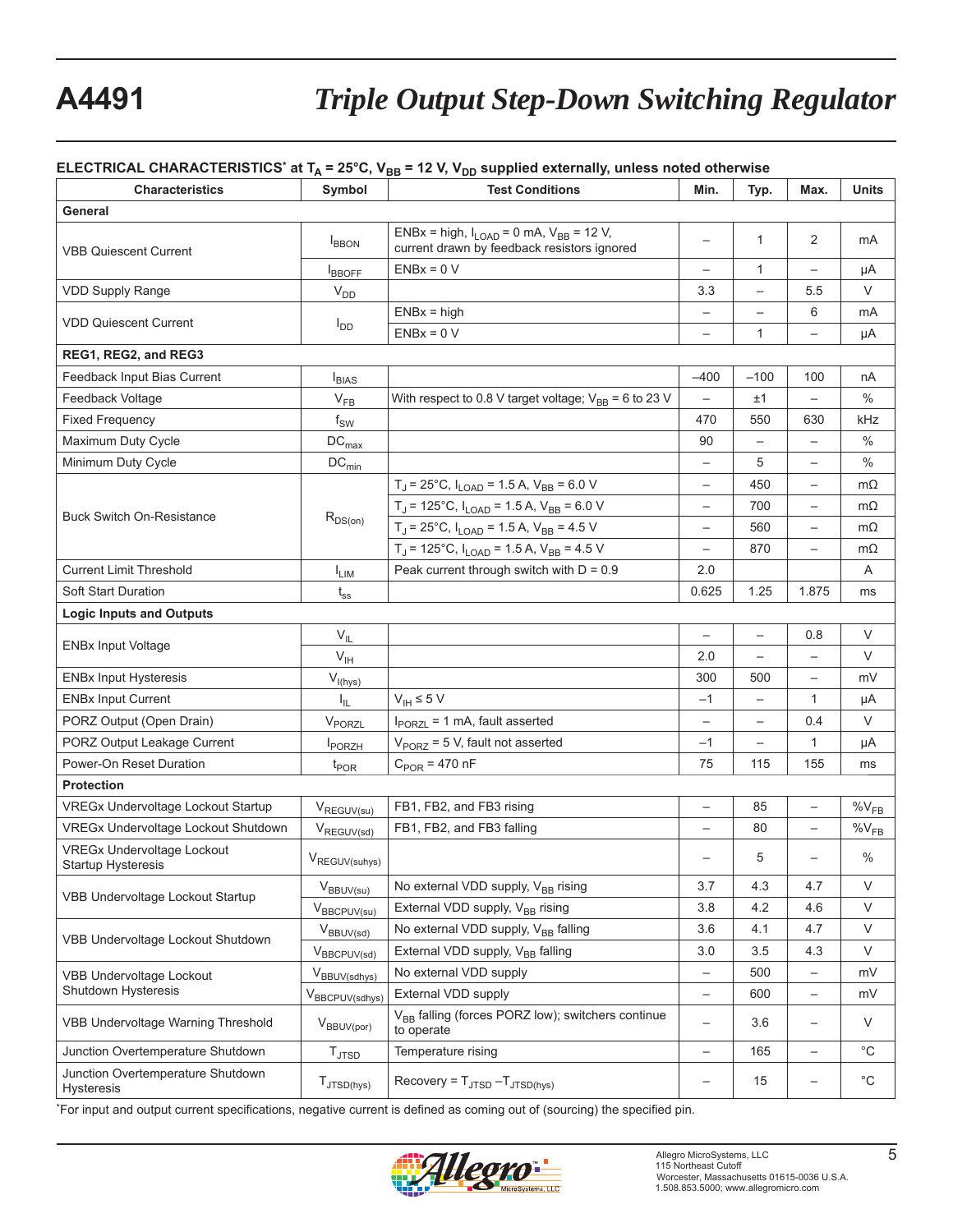# **Functional Description**

## **Basic Operation**

The A4491 contains three fixed frequency, buck switching converters with peak current-mode control, including slope compensation. Each converter can be independently turned on and off via the enable inputs (EN1, EN2, and EN3), which are active high. When enabled, the corresponding output is brought-up under the control of a soft start routine, which avoids output voltage overshoot and minimizes input inrush current.

The output voltage is typically divided down by an external potential divider, and is compared against an internal reference voltage to produce an error signal, also known as the *current demand signal*. The current signal through the buck switch is converted into a voltage. This signal is then compared against the current demand signal to create the required duty cycle.

At the beginning of each switching cycle, the buck switch is turned on. When the current signal through the switch reaches the level of the current demand signal, the on-time of the switch is terminated. On the next switching cycle, the switch is turned on again and the cycle is repeated.

One shared clock is used to define the switching frequency for each regulator. Each of the three switching cycles (REG1, REG2, and REG3) are phase shifted with respect to one another by 120° in an attempt to minimize the pulsed current drawn from the input filter capacitors. Under certain conditions, for example at low  $V_{BB}$  conditions and relatively high user-set output voltages, switching overlap between channels is inevitable.

Under conditions, such as light loads or high  $V_{BB}$  voltages, that cause duty cycles (DC) of less than the minimum value, the converter enters a pulse-skipping mode to ensure regulation is maintained.

A charge pump regulator is provided to ensure a sufficient gate drive is available for all three power switches across the full input voltage range. This regulator allows operation even at very wide operating duty cycles. On initial power-up, an internal regulator is used to provide the bias supply for on-chip control functions.

Each regulator channel utilizes pulse-by-pulse current limiting in the event of either a short circuit or an overload. If the overload is applied long enough, the IC temperature may rise sufficiently to cause the thermal shutdown circuit to operate. The part will

auto-restart under control of the soft start circuit after the thermal disable condition is removed, and assuming all other conditions are met. See the Shutdown section for more information.

## **Power Configuration**

The A4491 supports alternative schemes for providing logic supply voltage on the VDD pin. In addition, the IC can be powered up and down using either the VBB or ENB pins.

**Powering VDD** To minimize power dissipation, especially at high input voltages, it is recommended that an external supply be applied to the VDD input pin. Typically, this voltage is derived from one of the three regulated outputs that are set-up for between 3.3 and 5 V ( $V_{REGx}$ ).

Another advantage of powering the VDD externally is that the VBB undervoltage lockout level is lowered. To maximize the run time of the switchers during a VBB power-down condition, two alternative undervoltage shutdown conditions are supported, depending on which VDD-powering configuration has been implemented. When no external VDD is applied, the minimum  $V_{BB}$ ,  $V_{BBUV(sd)}$ , is 4.1 V typical. When an external VDD is applied, the minimum  $V_{BB}$ ,  $V_{BBCPUV(sd)}$ , is 3.5 V typical.

One note of caution when deriving VDD from a VREG output: during initial application of  $V_{BB}$ , the internal bias supply automatically starts from the internal regulator because VREG has not yet reached regulation. This means the startup threshold is determined by  $V_{\text{BBUV(su)}}$  (4.3 V typical) because there is no external VDD. When VREG has begun to supply VDD externally, the shutdown threshold reduces to  $V_{B B C P I IV (s d)}$  (3.5 V typical). This assumes that  $V_{REG}$  is present.

**Powering Up and Down with VBB** Referring to figure 1, each of the enable inputs (ENBx) are held high by being tied to the V<sub>BB</sub> rail via a 100 kΩ resistor and the VDD is supplied from one of the regulator outputs. When the  $V_{BB}$  voltage reaches the minimum threshold,  $V_{BBUV(su)}$ , the charge pump supply (VCP) ramps up. When  $V_{BB} + V_{CP}$  has reached the minimum threshold  $V_{\text{BBCPUV(su)}}$ , the soft start routines are initiated (t<sub>SS</sub>) for all three regulator channels (VREGx). When all three regulators have reached the 85% FBx threshold, the power-on-reset timer is initiated. After the power-on-reset period,  $t_{POR}$ , has elapsed, PORZ goes high, indicating that all the regulators and  $V_{BB}$  are in specification.

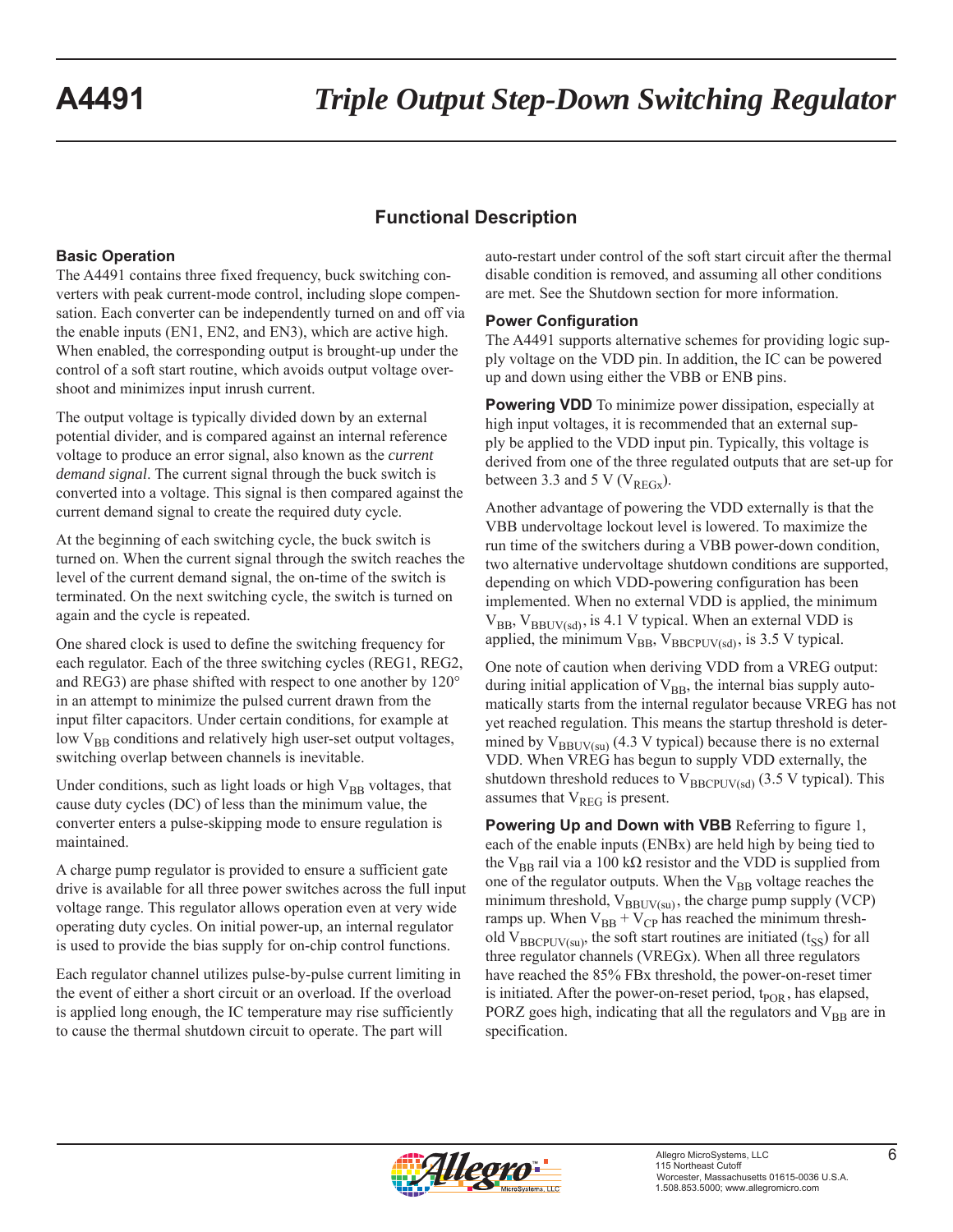

Figure 1. Timing diagram for powering up and down using the VBB pin



Figure 2. Timing diagram for powering up and down using the ENB pin

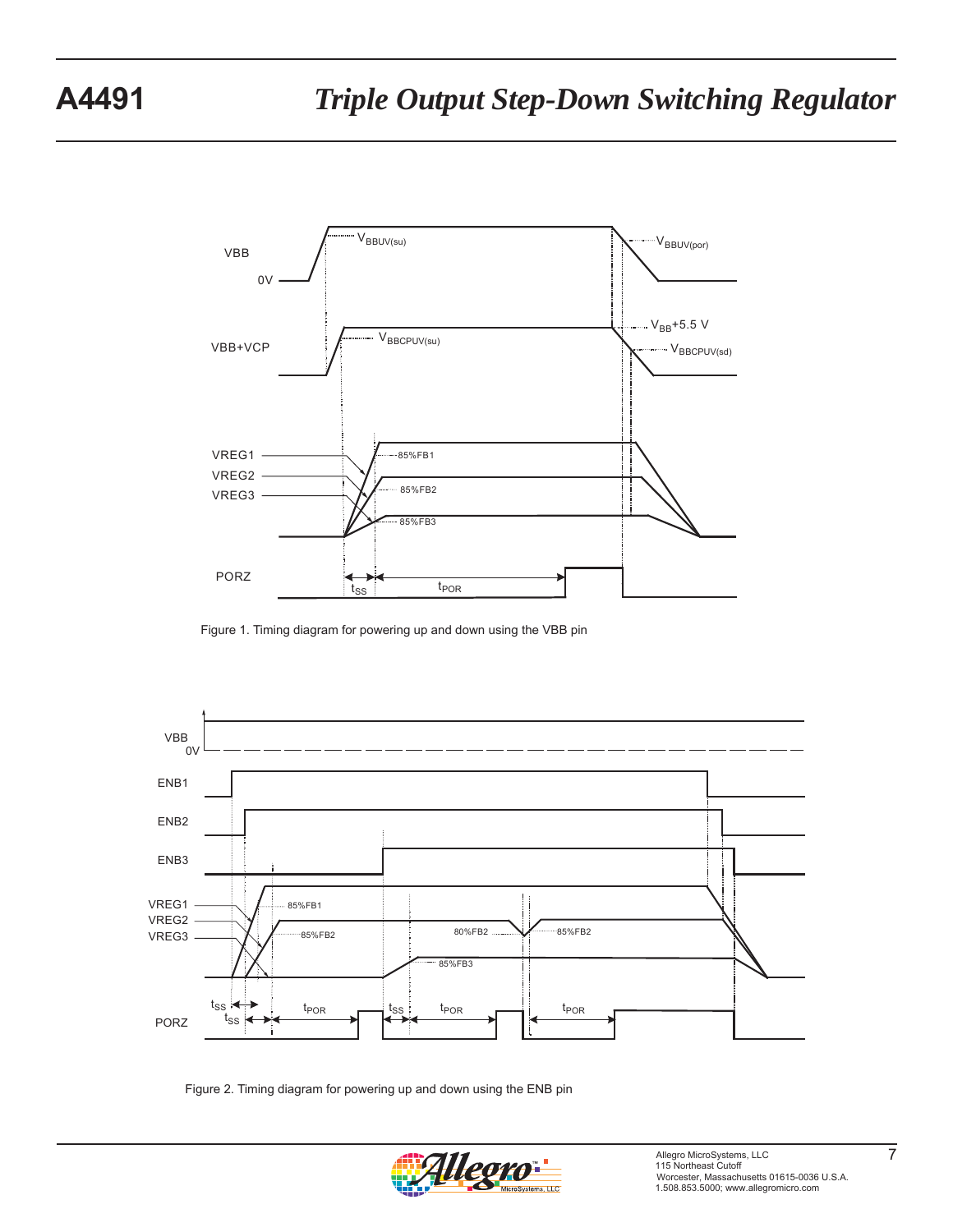When the  $V_{BB}$  voltage starts to fall below the undervoltage warning level,  $V_{BBUV(por)}$ , of 3.6 V typical, the PORZ flag resets. This gives advance warning to the system controller that the  $V_{BB}$ voltage is falling. Note that this feature is only guaranteed when VDD is supplied externally. During this interval, the three switchers continue to operate.

While  $V_{BB}$  falls further, the VCP supply also tends to fall, which degrades the drive voltage to the series switches. In addition, the higher voltage rails start to fall out of regulation first, as the corresponding maximum duty cycle  $(D_{\text{max}})$  for these particular converters is reached.

The regulators that have the lower output voltages achieve some level of steady state, before the A4491 powers down when all of the corresponding  $V_{BB}$  undervoltage thresholds have been reached. For example, it may be possible for a 1 V output to continue to operate down to a  $V_{BB}$  of 3.4 V typical, if the VDD supply is derived externally. The extent of this effect depends on a myriad of factors, including input and output filter capacitance, output loads, gate drive amplitude, MOSFET  $R_{DS(0n)}$ , and so forth.

**Powering Up and Down with Enable** Referring to figure 2,  $V_{BB}$  is present and the UVLO start-up thresholds,  $V_{BBUV(su)}$ and  $V_{\text{BBCPUV(su)}}$  have been reached. Each of the regulators are enabled in turn. Initially, VREG1 is enabled and is brought-up under the control of the soft start circuit  $(t_{SS})$ . Before VREG1 reaches 85% FB1, VREG2 is enabled and is brought-up under a separate soft start control.

When both regulators have reached their respective 85% FB thresholds, the power-on-reset (POR) timer is initiated. Note that the POR timer is only enabled after all of the enabled regulators reach their corresponding 85% FB levels. After the power-onreset time,  $t_{\text{POR}}$ , has elapsed, if the FB levels of VREG1 and VREG2 are not below their respective 80% FB levels, then the PORZ signal will go high.

At some point later, if VREG3 is enabled, then the PORZ is reset and VREG3 is brought-up under the control of the soft start circuit. When the 85% FB3 threshold is reached, the POR timer is initiated. After t<sub>POR</sub> has elapsed, if all the FB levels are above their respective 80% FB levels, then the PORZ signal will go high.

Note that if any regulator channel is not enabled, the channel will not influence PORZ. To avoid multiple signal changes of the PORZ signal, it is recommended that the system be designed such that all three regulator channels are within specification before  $t_{\text{POR}}$  has elapsed.

If any regulator channel drops below 80% FB, the PORZ signal will be reset. If the voltage then recovers to within 85% FB, the POR timer is initiated again. Note that a soft start is not initiated when the feedback voltage drops below the 80% FB level. This is to allow a rapid auto-restart in the event of an overload or similar fault. If a soft start is required, it is recommended that on receipt of the PORZ reset signal, the system controller disables and then re-enables the relevant regulator channels again. As soon as the last regulator is disabled the PORZ signal is reset.

**Power on Reset** The power-on-reset duration,  $t_{POR}$ , is determined by selecting an appropriate capacitor connected to the CPOR pin. The value of  $t_{POR}$  can be determined by the following formula:

$$
t_{\rm POR} = 2.131 \times 10^5 \times C_{\rm POR} \quad . \tag{1}
$$

The PORZ output goes high when both  $V_{BB}$  is above the undervoltage warning levels, and the FB pins of the regulators that are enabled are  $> 85\%$  of the V<sub>REG</sub> voltage.

Because the external capacitor is charged via a 5 μA current source, care must be taken in the layout to avoid additional leakage paths. The capacitor should be positioned adjacent to the CPOR pin, and the ground connection to the A4491 GND pin should be as short as possible.

It is recommended that the  $t_{\text{POR}}$  period be set to exceed the start-up phases of all three regulators, to avoid the possibility of multiple triggerings of the PORZ output.

**Output Voltage Selection** The output voltage on each of the three regulators is set by the following relationship, shown here for the VREG1 channel:

$$
R_1 = R_2 \left( \frac{V_{\text{REG1}}}{V_{\text{FB}}} - 1 \right) \tag{2}
$$

where R2 (connected between GND and the FB1 pin) should be a value between 4.7 and 12 kΩ. R1 is connected between the output rail and the FB1 pin.  $V_{REG1}$  is the set output regulator voltage.  $V_{FB}$  is the reference voltage.

The tolerances of the feedback resistors influence the voltage setpoint. It is therefore important to consider the tolerance selection when targeting an overall regulation figure.

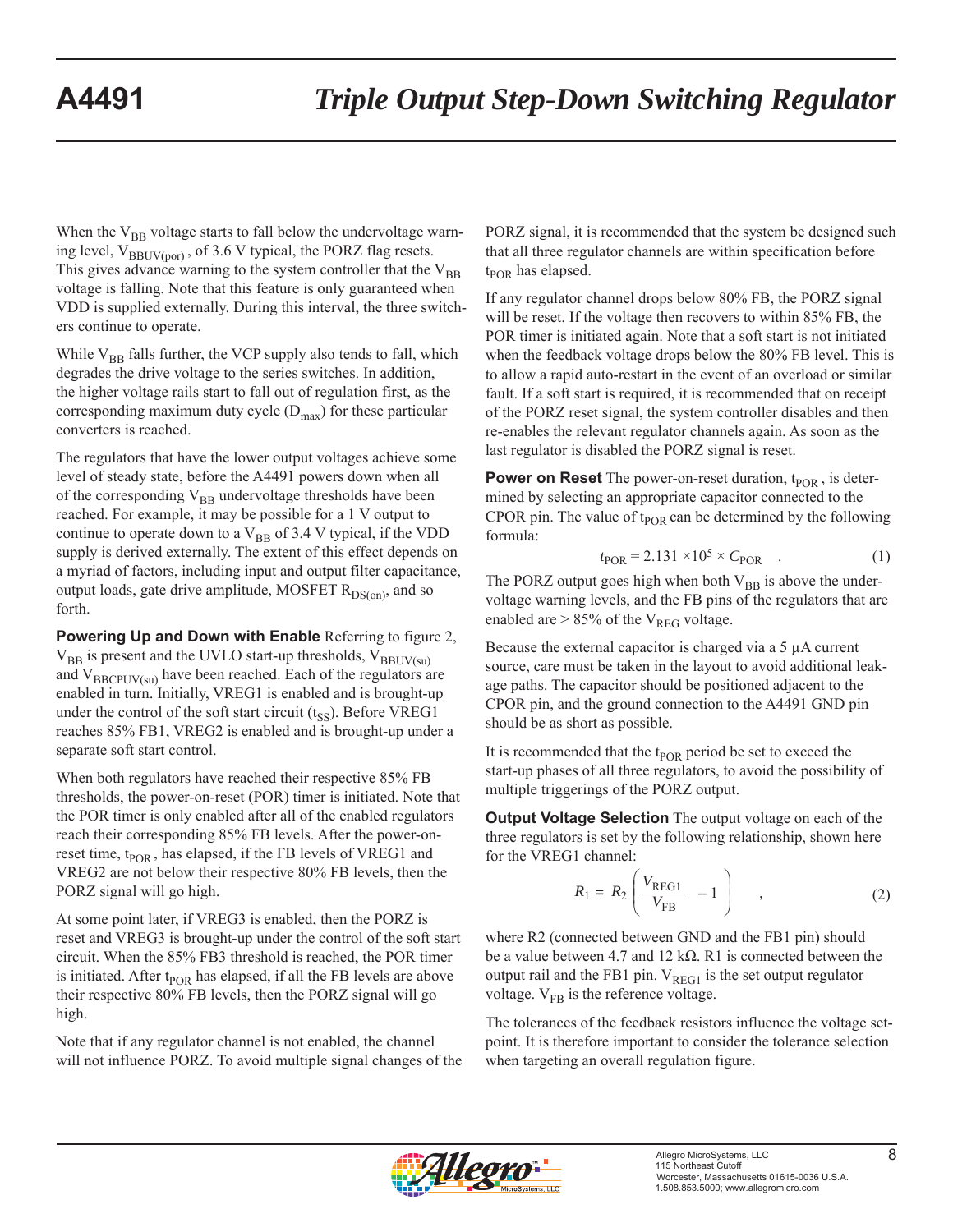The bias current,  $I_{BIAS}$ , flowing out of the FB1 node into R2, will introduce a small voltage offset to the output.

**Enable** Each regulator channel can be individually enabled via the corresponding ENBx pin. If any channel is required to startup automatically after the VBB voltage is applied, that particular channel should have the ENB pin tied to the VBB rail via a pullup resistor.

This resistor should be selected to limit the current to less than the maximum specified value, 1 mA. This prevents the internal protection clamps from turning on. It is recommended that a 100 kΩ pull-up resistor be used. This would ensure the current remains below the maximum value when  $V_{BB} = 24$  V.

**Soft Start** Each regulator channel contains a soft start circuit. A soft start cycle is initiated when the appropriate regulator enable input is set to high; the  $V_{BB}$ , charge pump, and bias supply voltages are above the minimum values; and no thermal shutdown condition exists. Note that an overload or short circuit will not cause a soft start cycle, unless a thermal shutdown event occurs.

During a soft start cycle, the reference voltage is ramped from 0 to 0.8 V typical, which in turn forces the current demand signal to increase in a linear fashion.

**Shutdown** All converter channels are disabled in the event of either a thermal shutdown event or an undervoltage on VBB  $(V_{BBUV(sd)}$  or  $V_{BBCPU(sd)}$ .

As soon as the above fault conditions have been removed, and assuming the ENB inputs are enabled, the appropriate channels will auto-restart under control of the soft start.

**Current Limit** The typical peak current limit for each channel is specified as 2.5 A minimum, with a duty cycle of 0.9. The minimum current limit occurs at maximum duty cycle (0.9), because the slope compensation has a maximum effect under this condition. As the duty cycle reduces, the current limit increases. This means for applications that operate with a narrow duty cycle, it is possible to operate with a load current greater than 2.0 A.

Figure 3 illustrates the typical peak current limit versus duty cycle. For example, it is possible to operate with a peak current limit of 3.75 A with a duty cycle of 0.3.

As well as ensuring the peak current limit is not exceeded, under worst case load and input voltage conditions, it is also important

to check the implications on the thermal performance. See the Thermal Considerations section.

## **Component Selection**

**Inductor** The inductance value, L, determines the ripple current. It is important to ensure that the minimum current limit is not exceeded under worst-case conditions:  $V_{BB}(min)$ ,  $I_{LOAD}(max)$ ,  $f_{SW}(min)$ , and  $L(min)$ .

It is recommended that gapped ferrite solutions be used as opposed to powdered iron solutions, the latter of which exhibit relatively high core losses that can have a large impact on long term reliability.

Inductors are typically specified at two current levels, rms current and saturation current. With regard to the rms current, it is important to understand how the rms current level is specified, in terms of ambient temperature. Some manufacturers quote an ambient only, whilst others quote a temperature that includes a self-induced temperature rise. For example, if an inductor is rated for 85°C and includes a self-induced temperature rise of 25°C at maximum load, then the inductor cannot be safely operated beyond an ambient temperature of 60°C at full load. The rms current can be assumed to be simply the maximum load current, with perhaps some margin to allow for overloads, and so forth.

The first stage of determining the inductor value is to specify a peak-to-peak ripple current of typically about 20% to 25% of the maximum load.



Figure 3. Current limit versus duty cycle

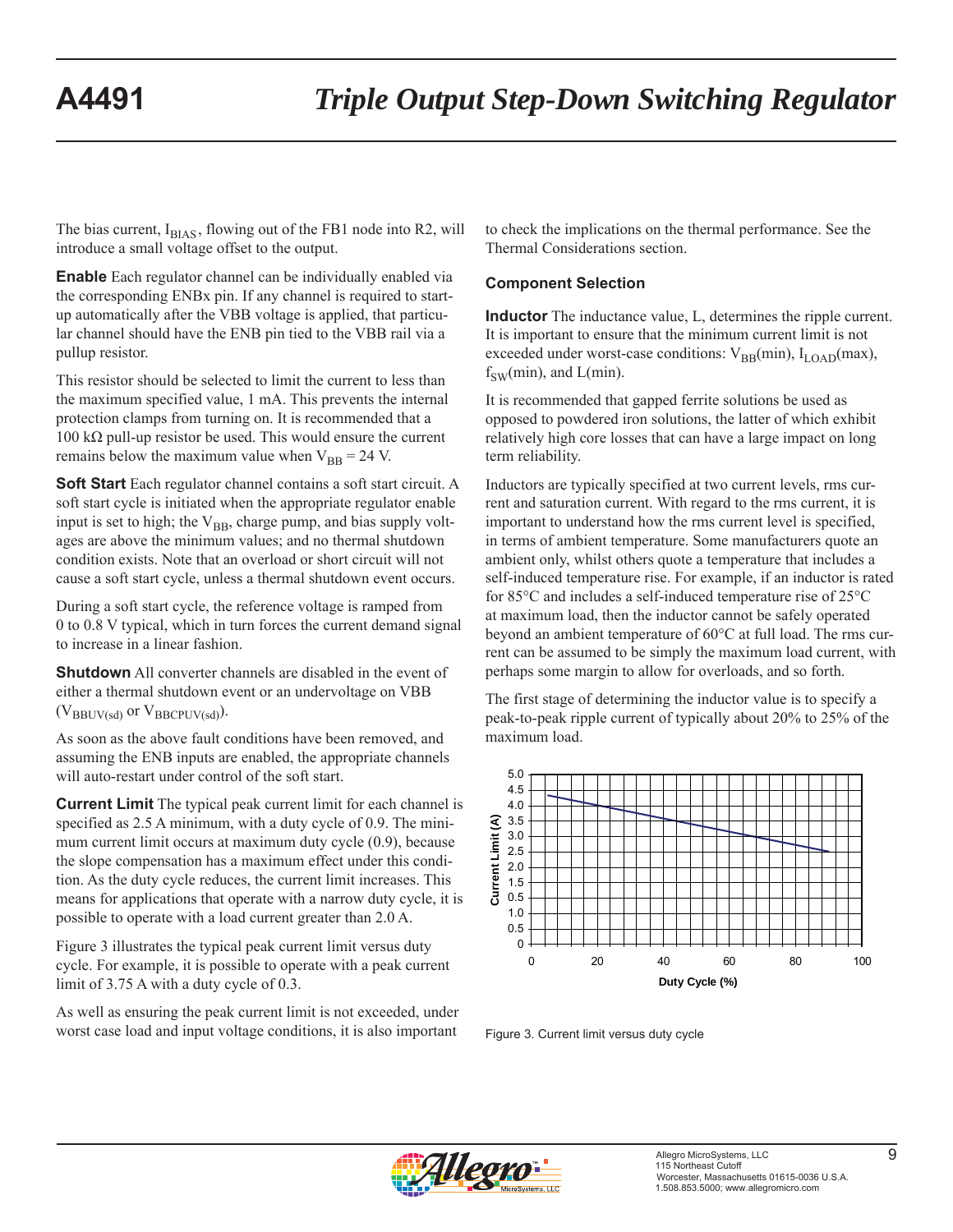The maximum peak-to-peak ripple current,  $I_{RIPPLE}$ , occurs at the maximum input voltage. Therefore the duty cycle, D, should be found under these conditions (for the VREG1 channel):

$$
D(\min) = \frac{V_{\text{REG1}} + V_{\text{f}}}{V_{\text{BB}}(\max) + V_{\text{f}}}
$$
 (3)

where  $V_f$  is the forward voltage drop of the recirculation diode.

The required inductance can be found:

$$
L (min) = \frac{V_{BB}(max) - V_{REG1}}{I_{RIPPLE}} \times D(min) \times \frac{1}{-f_{SW}(min)}
$$
(4)

Note that the manufacturers inductance tolerance should also be taken into account. This value may be as high as  $\pm 20\%$ . The peak-to-peak current should not exceed 1 A, to avoid instability in the innermost circuit loops due to insufficient slope compensation.

The maximum peak current can be found from to ensure that the saturation current level of the chosen inductor is not exceeded:

$$
I_{\text{sat}} = I_{\text{LOAD}} + \frac{I_{\text{RIPPLE}}}{2} \tag{5}
$$

Recommended inductor manufacturers and ranges are:

- Taiyo Yuden: NR6045 series for 1.5 A outputs
- Taiyo Yuden: NRG4026 series for 1.0 A outputs
- Sumida: CDH74 series for 1.5 A outputs

**Output Capacitor** In the interests of size, cost and performance, it is highly recommended that ceramic X5R or X7R capacitor types be used. When using ceramic capacitors another important consideration is the E-field effects on the actual value of the capacitor. To minimize the effects of the capacitance reducing with output voltage, it is recommended that the working voltage of the capacitor be considerably more than the set output voltage. As a suggestion, it is recommended that 6.3 V-rated capacitors should be used for output voltages of 3.3 V and below. For output voltages of 5 V, a 10 V-rated capacitor should be used.

The output capacitor determines the output voltage ripple and is used to close the control loop. To guarantee stability, the capacitance has to increase as the output voltage is reduced. This is actually reasonable from a ripple voltage point of view, as the ripple voltage is typically specified as a percentage of output voltage.

The following table outlines what the minimum output capacitance should be for a given output voltage:

| <b>Output Voltage</b><br>(V) | <b>Minimum Output Capacitance</b><br>$(\mu F)$ |
|------------------------------|------------------------------------------------|
| 5                            | 10                                             |
| 3.3                          | 20                                             |
| 1.8 to 2.5                   | 30                                             |
| < 1.8                        | 40                                             |

Capacitance values with greater than the above values can be used with the effect of reducing the bandwidth. This may be necessary in systems that have extremely low ripple/noise requirements.

The output ripple is largely determined by the output capacitance and the effects of ESR and ESL can largely be ignored assuming good layout practice is observed.

The output voltage ripple can be approximated to:

$$
V_{\text{RIPPLE}} \approx \frac{I_{\text{RIPPLE}}}{8 \times f_{\text{SW}} \times C_{\text{OUT}}}
$$
 (6)

When using ceramic capacitors, there is generally no need to consider the current carrying capability due to the negligible heating effects of the ESR. Also, the rms current flowing into the output capacitor is extremely low.

**Input Capacitor** Again it is highly recommended that ceramic, X5R or X7R capacitors be used.

The value of the input capacitance determines the amount of current ripple (EMI) that appears at the source ( $V_{BB}$  supply) terminals. The amounts of current flowing in and out of the input capacitor depend on the relative impedances between the input capacitor impedance and the source impedance. To achieve a low impedance filter solution it is recommended to place at least two capacitors in parallel.

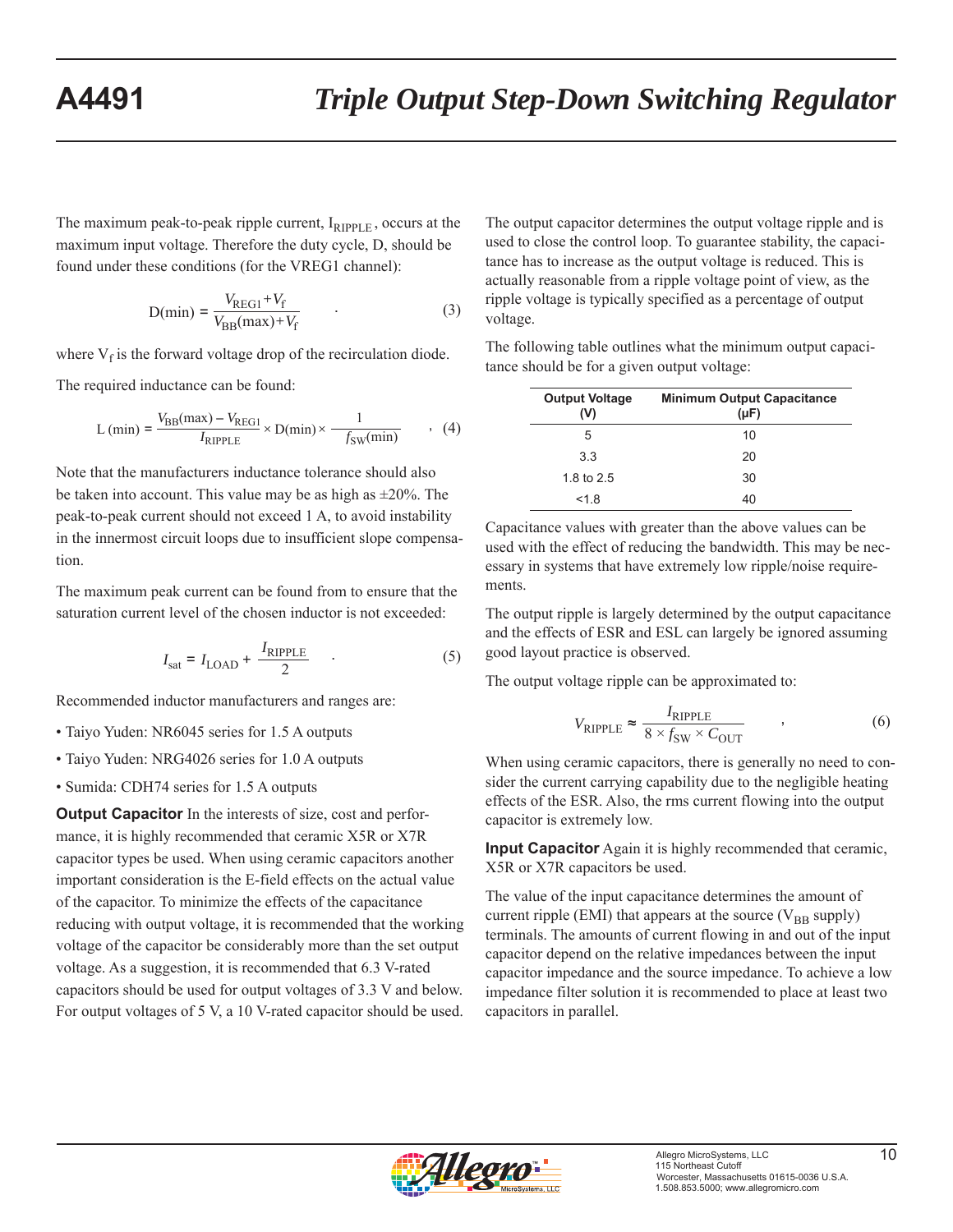Again, there is generally no need to consider the heating effects of the rms current flowing through the ESR. Also, the phaseshifting of the input current drawn by each of the regulators helps to reduce the overall rms current.

**Flyback Diode** This diode conducts during the switch off-time. A Schottky diode is recommended to minimize both the forward drop and switching losses.

The worst case dissipation occurs at maximum  $V_{BB}$ , when the duty cycle, D, is a minimum. The average current through the diode can be found:

$$
I_{\text{DIODE}(av)} = I_{\text{LOAD}} \times (1 - \text{D}(min)) \quad . \tag{7}
$$

The forward voltage drop,  $V_f$ , can be found from the diode characteristics by using the actual load current (not the average current).

The static power dissipation can be found:

$$
P_{\text{STAT}} = I_{\text{LOAD(av)}} \times V_{\text{f}} \quad . \tag{8}
$$

It is also important to take into account the thermal rating of the package,  $R<sub>BIA</sub>$ , and the ambient temperature, to ensure that enough heatsinking is provided to maintain the diode junction temperature within the safe operating area for the device.

To minimize the heating effects from the A4491 on the diode and vice-versa, it is recommended that the diode be mounted on the reverse side of the printed circuit board.

**Support Components** POR capacitor (C11), charge pump capacitor (C1), reservoir capacitor (C2) and VDD filter capacitor (C12) should be ceramic X5R or X7R.

## **Thermal Considerations**

To ensure the A4491 operates in the safe operating area, which effectively means restricting the junction temperature to less than 150°C, several checks should be made. The general approach is to work out what thermal impedance  $(R_{0IA})$  is required to maintain the junction temperature at a given level, for a particular power dissipation.

Another factor worth considering is that other power dissipating components on the system PCB may influence the thermal performance of the A4491. For example, the power loss contribution from the recirculation diode and the sense resistor may cause the junction temperature of the A4491 to be higher than expected.

The following steps can be used as a guideline for determining a suitable thermal solution. It should be noted that this process is usually an iterative one to achieve the optimum solution. These factors can be considered as follows:

Step 1. Estimate the maximum ambient temperature,  $T_A$ (max), of the application.

Step 2. Define the maximum junction temperature,  $T_I$ (max). Note that the absolute maximum is 150°C.

Step 3. Determine the worst case power dissipation,  $P_D(max)$ .

The evaluation should consider these at maximum load and minimum  $V_{BB}$ . Contributors are switch static and dynamic losses, and control losses. These are described in the following sections

**Switch Static Losses** The following steps can be used to determine switch static losses:

Estimate the maximum duty cycle:

$$
D(max) = \frac{V_{REG} + V_f}{V_{BB}(min) + V_f} \tag{9}
$$

where  $V_f$  is the forward voltage drop of the Schottky diode under the given load current.

Estimate the  $R_{DS(on)}$  of the each regulator switch at the given junction temperature:

$$
R_{\text{DS}(on)TI} = R_{\text{DS}(on)25C} \left( 1 + \frac{T_J - 25}{200} \right) \tag{10}
$$

Note that if the  $V_{BB}$  range is restricted to between 4.5 and 5.5 V, the  $R_{DS(on)}$  increases. For example, the  $R_{DS(on)}$  at 25°C with a  $V_{BB}$  greater than 6 V is 450 mΩ typical, as stated in the Electrical Characteristics table. Under the same temperature conditions, with the  $V_{BB} = 4.5$  V, the  $R_{DS(on)}$  is 560 m $\Omega$  typical. For VBB voltages between 4.5 and 6 V, the  $R_{DS(0n)}$  can be found by linear approximation. For more information on operating the A4491 between a  $V_{BB}$  voltage of 4.5 and 5.5 V, see the Power Configurations section.

The static loss for each switch can be determined:

$$
P_{\text{STAT}} = I_{\text{LOAD}}^2 \times D(\text{max}) \times R_{\text{DS}(on) \text{TI}} \quad , \tag{11}
$$

where  $I_{\text{LOAD}}$  is the load for that particular regulator channel.

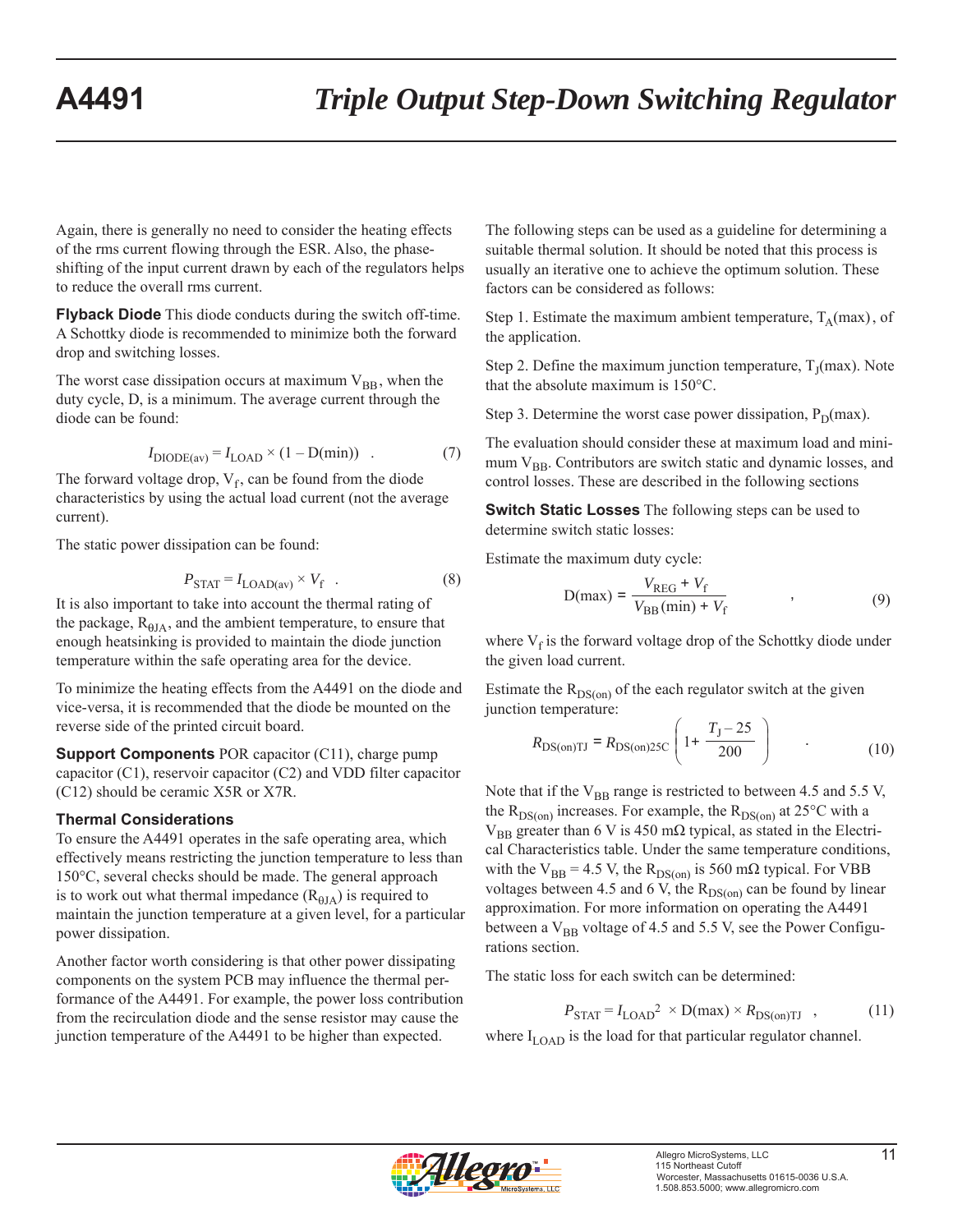**Switch Dynamic Losses** The following can be used to determine switch dynamic losses:

Both turn on and turn off losses can be estimated:

$$
P_{\text{DYN}} = V_{\text{BB}}(\text{min}) \times \frac{I_{\text{LOAD}}}{2} \times 30 \times 10^{-9} \times f_{\text{SW}} \quad , \quad (12)
$$

where  $f_{SW}$  is the switching frequency.

**Control Losses** The following steps can be used to determine control losses:

$$
P_{\rm VBB} = I_{\rm BBON} \times V_{\rm BB} \quad , \tag{13}
$$

where  $I_{\text{BBON}}$  is the quiescent current assuming all three regulators are on.

$$
P_{\text{VDD}} = I_{\text{VDD}} \times V_{\text{DD}} \quad , \tag{14}
$$

where  $I_{\text{VDD}}$  and is the quiescent current on VDD.

**Total Losses** The total losses can now be estimated:

$$
P_{\text{TOTAL}} = P_{\text{STAT1}} + P_{\text{STAT2}} + P_{\text{STAT2}} + P_{\text{DYN1}} + P_{\text{DYN1}} + P_{\text{DYN2}} + P_{\text{DYN3}} + P_{\text{VBB}} + P_{\text{VDD}} \tag{15}
$$

**Thermal Impedance** The thermal impedance required for the

solution can now be determined:

$$
R_{\theta \text{JA}} = \frac{T_{\text{J}} - T_{\text{A}}}{P_{\text{TOTAL}}} \tag{16}
$$

## **Example**

Selected parameters:  $V_{BB}(min) = 6 V$  $V<sub>REG1</sub> = 5 V at 1 A$  $V_{REG2} = 3.3 V at 1 A$  $V_{REG3} = 1.8 V$  at 800 mA  $T_A = 70$ °C  $T_I = 115$ °C  $V_f = 0.4 V$ 

(a) Switch static losses

 $V_{\text{REG1}}$  duty cycle,  $D_1 = \frac{5+0.4}{6+0.4} = 0.84$  $V_{\text{REG2}}$  duty cycle,  $D_2 = \frac{3.3+0.4}{6+0.4} = 0.58$  $V_{\text{REG3}}$  duty cycle,  $D_3 = \frac{1.8+0.4}{6+0.4} = 0.34$ 

The  $R_{DS(on)}$  of each switch can be found:

$$
R_{\text{DS}(on)TI} = 450 \times 10^{-3} \left( 1 + \frac{115 - 25}{200} \right) = 0.653 \ \Omega
$$

 The static loss of each switch can be found:  $P_{\text{STAT1}} = 1^2 \times 0.84 \times 0.653 = 0.55 \text{ W}$  $P_{STAT2}$  = 1<sup>2</sup> × 0.58 × 0.653 = 0.379 W  $P_{STAT3} = 0.8^2 \times 0.34 \times 0.653 = 0.14$  W

(b) Switch dynamic losses

$$
P_{\text{DYM1}} = 6 \times \frac{1}{2} \times 30 \times 10^{-9} \times 500 \times 10^{3} = 0.045 \text{ W}
$$
  
\n
$$
P_{\text{DYM2}} = 6 \times \frac{1}{2} \times 30 \times 10^{-9} \times 500 \times 10^{3} = 0.045 \text{ W}
$$
  
\n
$$
P_{\text{DYM3}} = 6 \times \frac{0.8}{2} \times 30 \times 10^{-9} \times 500 \times 10^{3} = 0.036 \text{ W}
$$

(c) Control losses  $P_{VBB} = 0.005 \times 6 = 0.03$  W  $P_{VDD} = 0.001 \times 3.3 = 0.003$  W

- (d) The total power dissipation can now be found:  $P_{\text{TOTAL}} = 0.55 + 0.379 + 0.14 + 0.045$  $+ 0.045 + 0.036 + 0.03 + 0.003 = 1.228$  W
- (e) The thermal impedance required for the solution can be found:

$$
R_{\text{0JA}} = \frac{115 - 70}{1.228} = 36.6 \text{ °C/W}
$$

For this particular solution a high thermal efficiency board is required to ensure the junction temperature is kept below 115°C. For maximum effectiveness, the PCB pad area underneath the thermal pad of the A4491 should be exposed copper. Several thermal vias (say between 4 and 8) should be used to connect the thermal pad to the internal ground plane. If possible, an additional thermal copper plane should be applied to the bottom side of the PCB and connected to the thermal pad of the A4491 through the vias.

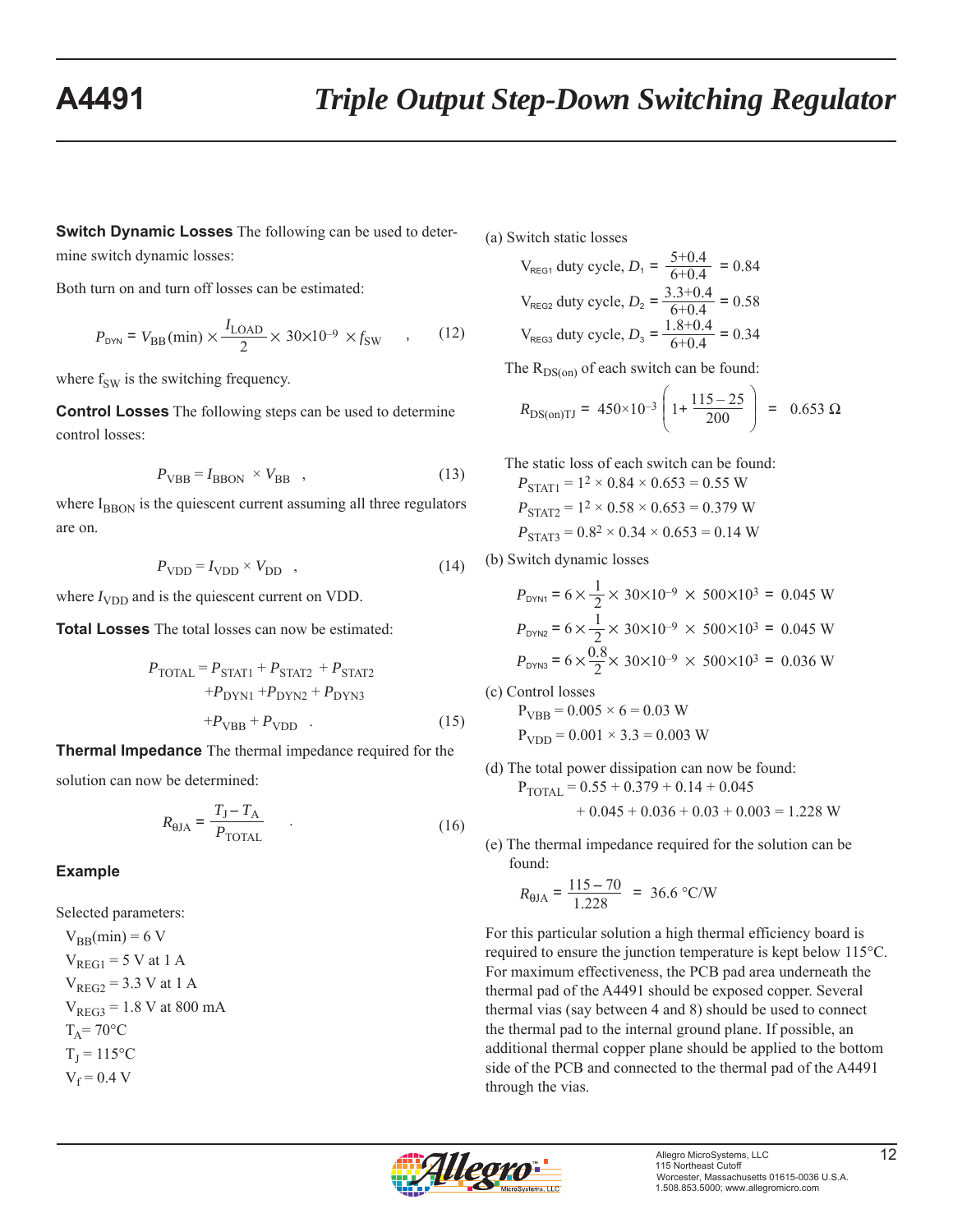This calculation assumes no thermal influence from other components. If possible, it is advisable to mount the flyback diodes on the reverse side of the printed circuit board. Ensure low impedance electrical connections are implemented between board layers.

**PCB Layout Guidelines** The ground plane is largely dictated by the thermal requirements described in the previous section. The ground referenced power components should be referenced to a star ground, located away from the A4491 to minimize ground bounce issues.

A small, local, relatively quiet ground plane near the A4491 should be used for the ground referenced support components, to mini-



Figure 4. Ground plane configurations

 $Q$  LX L RLOAD  $V_{BB}$ V<sub>REG</sub> D  $C_{IN}$   $\rightarrow$   $C_{OUT}$ LX Star Connection

Figure 5. FET on-cycle current conduction paths

mize interference effects of ground noise from the power circuitry. Figure 4 illustrates the recommended grounding architecture.

To avoid ground bounce and offset issues, it is highly recommended that the ground referenced feedback resistors (R2, R4, and R6) should be connected as close to the GND connection of the A4491 as possible.

A local quiet ground plane around these components can be implemented, however, this ground plane should have a high impedance connection to the star connection of the power stages.

If a ground plane is used, it is recommended that it does not overlap the switching nodes (LX1, LX2, and LX3) to avoid the possibility of noise pick-up. To minimize the possibility of noise injection issues, it is recommended to isolate the ground plane around high impedance nodes such as: FBx, ENBx and CPOR.

In terms of grounding the power components, a star connection should be made to minimize the ground loop impedances. Note that although a ground plane may be required to meet the thermal characteristics of the solution it is still imperative to implement a ground star connection for the power components. The ground for the charge pump (PGND) should be connected to the thermal vias.

Figures 5 and 6 below illustrates the importance of keeping the ground connections as short as possible and forming good star connections.

Figure 5 also illustrates the current conduction paths during the on-cycle of the switching FET. The following points should be noted:

• The capacitor  $C_{\text{IN}}$  should be placed as close as possible to the



Figure 6. FET off-cycle current conduction paths

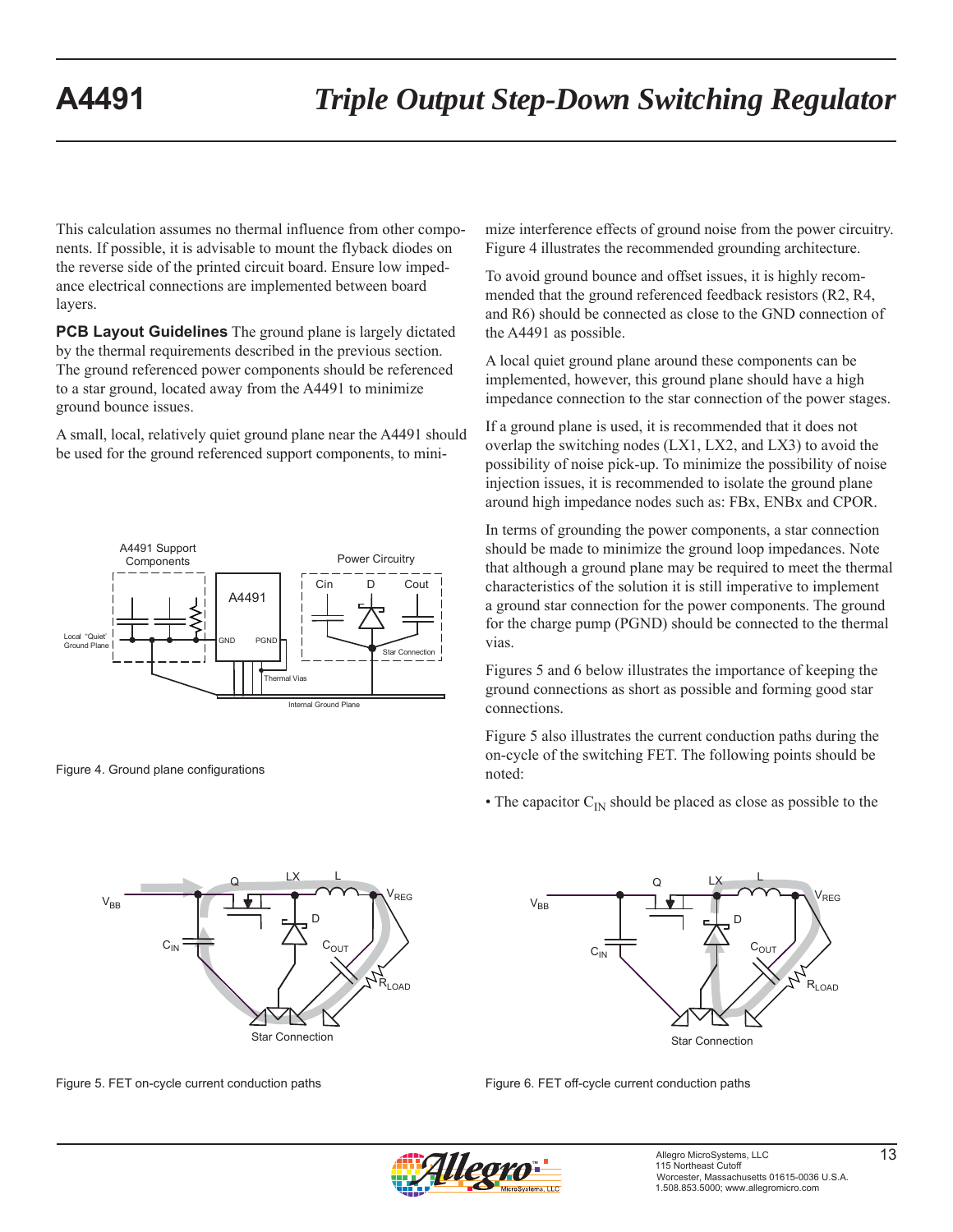VBB terminals. The capacitance should be split between the VBB terminals for  $V_{REG1}$  and  $V_{REG3}$  and the VBB terminal for  $V_{REG2}$ . The VBB terminals for  $V_{REG1}$  and  $V_{REG2}$  should be connected via short and wide traces to the VBB terminal for  $V_{RFG3}$ .

• Each inductor should be connected as close as possible to the respective switching FET (LX1, LX2, and LX3) and output capacitors.

Figure 6 shows the current conduction path during the off-cycle of the switching FET. The following points should be noted:

• The diode D should be placed as close as possible to both the

switching FET and the inductor.

• Support components: POR capacitor (C11), charge pump capacitor (C1), reservoir capacitor (C2), and VDD filter capacitor (C12) should be located as close as possible to their respective terminal connections. The ground referenced capacitors should be connected as close to the GND terminal as possible.

**Powering Configurations** The following three diagrams show typical configurations for providing power to the application. The middle diagram corresponds to the typical application shown on the front page.



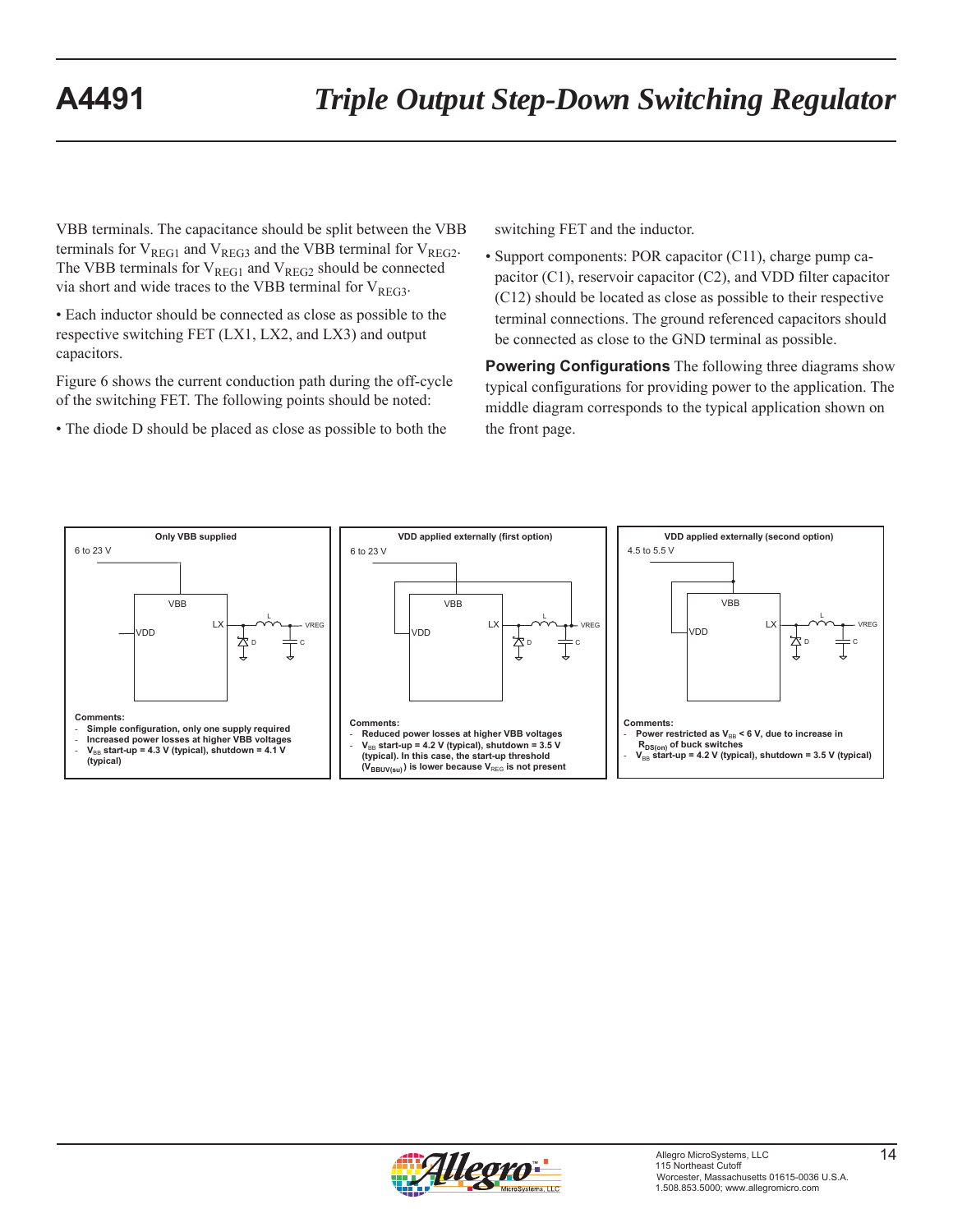